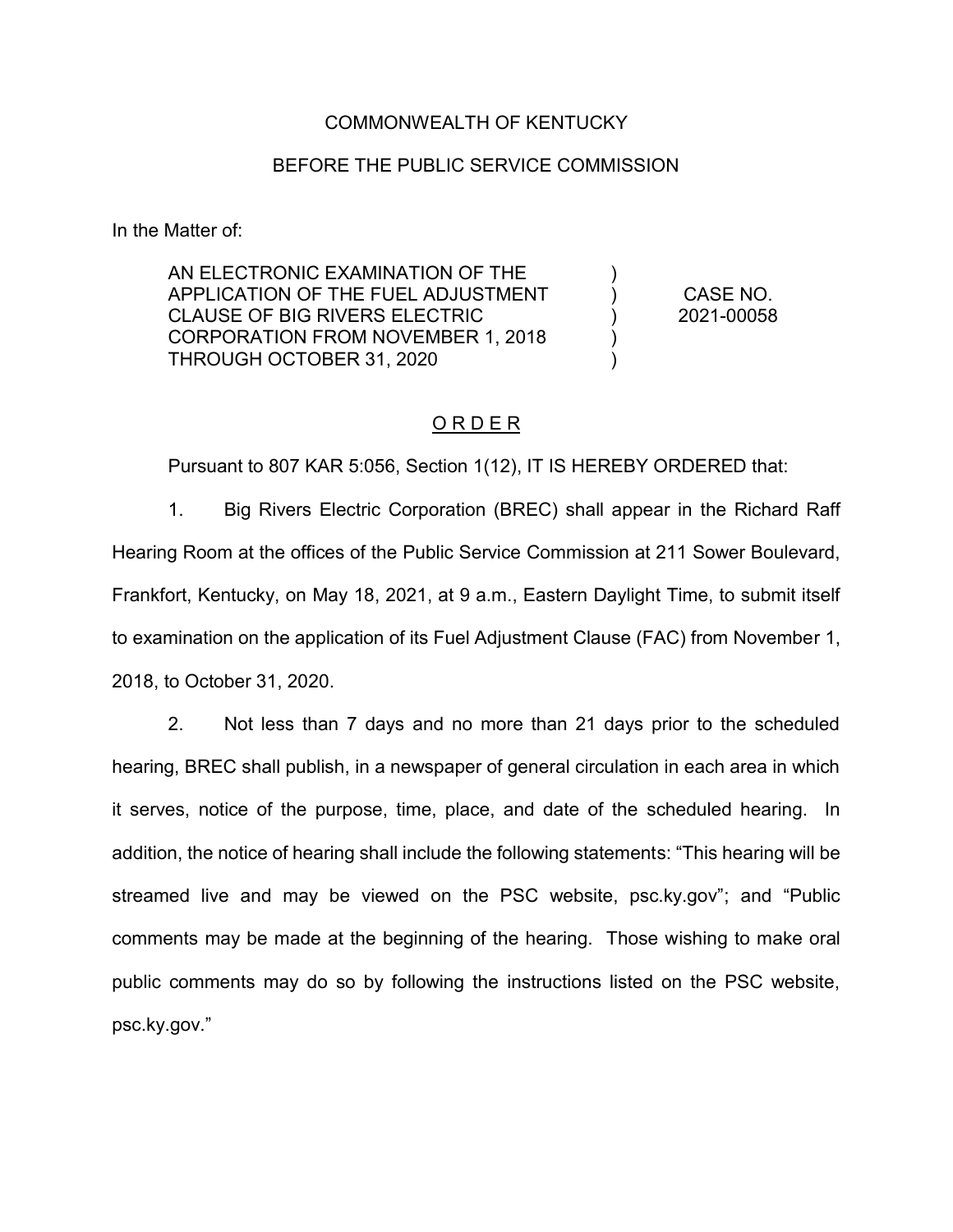3. BREC shall file with the Commission no later than May 18, 2021, proof of publication of its notice for the hearing.

4. The official record of the proceeding shall be by digital video recording only.

5. Neither opening statements nor summaries of pre-filed testimony will be permitted at the scheduled hearing.

6. The Commission adopts the procedural schedule set forth in Appendix A to this Order, which is incorporated by reference herein.

7. a. The information requested in Appendix B to this Order is due no later than 14 days from the date of entry of this Order. The Commission directs BREC to the Commission's March 16, 2020 and March 24, 2020 Orders in Case No. 2020-000851 regarding filings with the Commission. The Commission expects the original documents to be filed with the Commission within 30 days of the lifting of the current state of emergency. Responses to requests for information in paper medium shall be appropriately bound, tabbed, and indexed. Electronic documents shall be in portable document format (PDF), shall be searchable and shall be appropriately bookmarked. Responses shall include the name of the witness responsible for responding to the questions related to the information provided, an original in paper medium and an electronic version to the Commission.

b. Each response shall be answered under oath or, for representatives of a public or private corporation or a partnership or association or a governmental agency, be accompanied by a signed certification of the preparer or the person

 <sup>1</sup> Case No. 2020-00085, *Electronic Emergency Docket Related to the Novel Coronavirus COVID-19* (Ky. PSC Mar. 16, 2020), Order at 5–6. Case No. 2020-00085, *Electronic Emergency Docket Related to the Novel Coronavirus COVID-19* (Ky. PSC Mar. 24, 2020), Order at 1–3.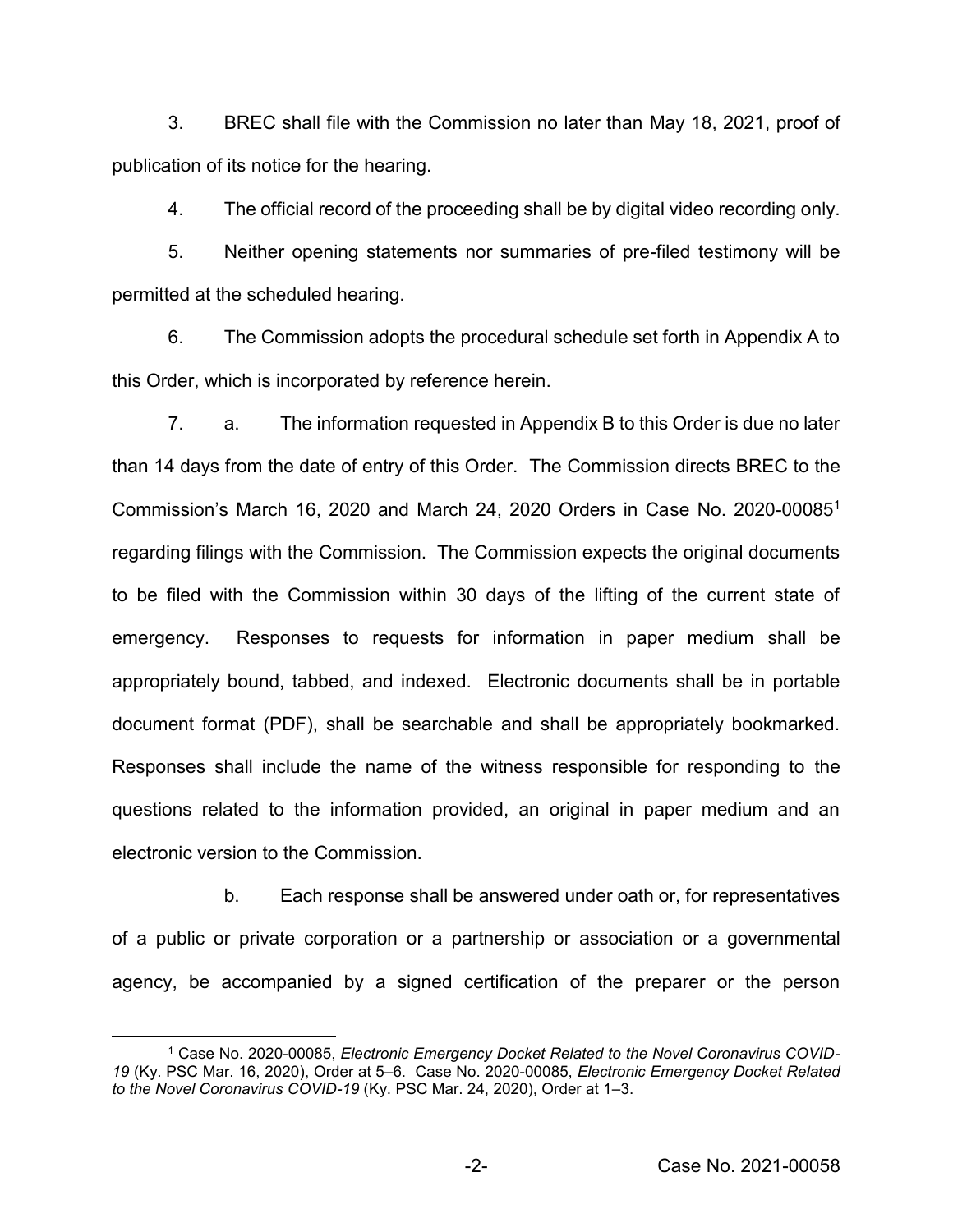supervising the preparation of the response on behalf of the entity that the response is true and accurate to the best of that person's knowledge, information, and belief formed after a reasonable inquiry.

c. A party shall make timely amendment to any prior response if it obtains information that indicates the response was incorrect when made or, though correct when made, is now incorrect in any material respect.

d. For any request to which a party fails or refuses to furnish all or part of the requested information, that party shall provide a written explanation of the specific grounds for its failure to completely and precisely respond.

e. A party filing a paper containing personal information shall, in accordance with 807 KAR 5:001, Section 4(10), encrypt or redact the paper so that personal information cannot be read.

8. BREC shall file with the Commission, no later than 14 days from the date of entry of this Order, written direct testimony of the witnesses BREC intends to call at the scheduled hearing in this matter. The written direct testimony of these witnesses shall address, *inter alia*, the following issues:

a. The reasonableness of BREC's fuel procurement practices during the review period;

b. Coal suppliers' adherence to contract delivery schedules during the review period;

c. BREC's efforts to ensure coal suppliers' adherence to contract delivery schedules during the review period;

-3- Case No. 2021-00058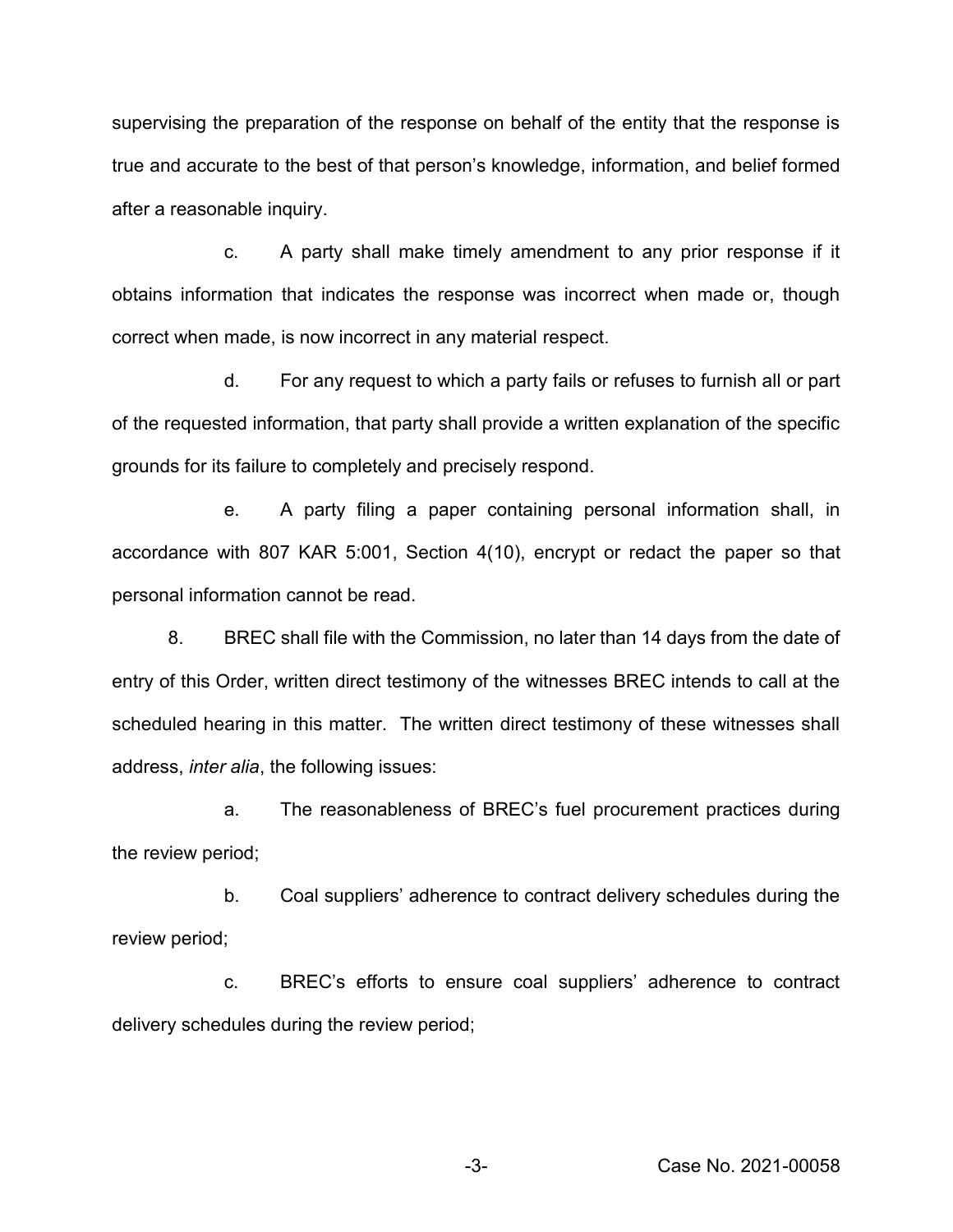d. BREC's efforts to maintain the adequacy of its coal supplies in light of any coal supplier's inability or unwillingness to make contract coal deliveries;

e. Any changes in coal market conditions that occurred during the review period or that BREC expects to occur within the next two years that have significantly affected or will significantly affect BREC's coal procurement practices; and

f. Any changes in the wholesale electric power market that occurred during the review period or that BREC expects to occur within the next two years that have significantly affected or will significantly affect BREC's electric power procurement practices.

9. Unless otherwise ordered by the Commission, the electronic filing procedures set forth in 807 KAR 5:001, Section 8, shall be followed when filing papers in this proceeding. As set forth in 807 KAR 5:001, Section 4(11)(a), a person requesting permissive intervention in a Commission proceeding is require to demonstrate either (1) a special interest in the proceeding which is not adequately represented in the case, or (2) that the person requesting permissive intervention is likely to present issues or develop facts that will assist the Commission in fully considering the matter without unduly complicating or disrupting the proceedings. Further, KRS 278.040(2) requires that a person seeking intervention must have an interest in the rates or service of a utility, as those are the only matters that are subject to the Commission's jurisdiction.

Based on the foregoing, the Commission finds that any person requesting to intervene in a Commission proceeding must state with specificity the person's special interest that is not adequately represented, or the issues and facts the person will present that will assist the Commission in fully considering the matter. A mere recitation of the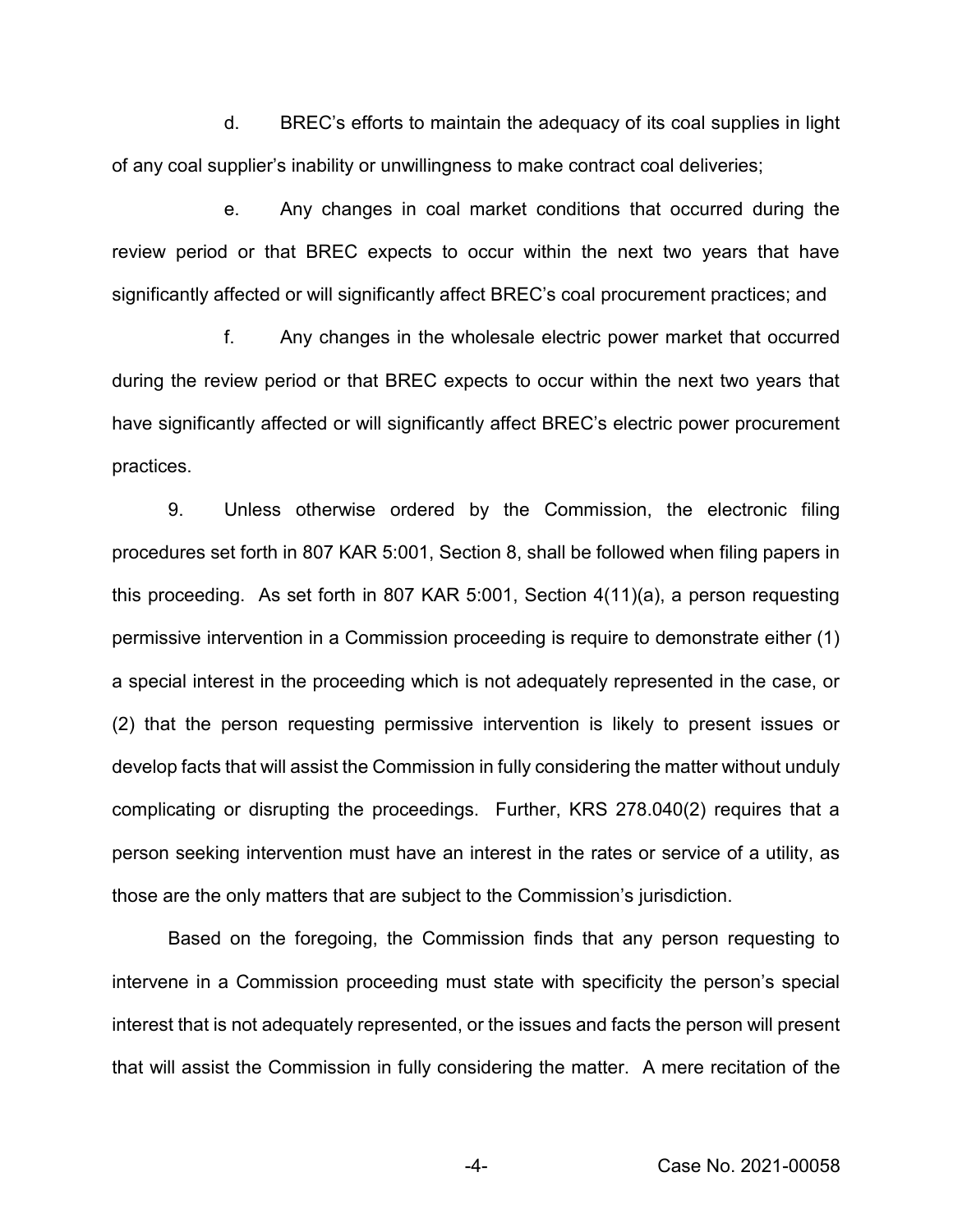quantity of electricity consumed by the movant or a general statement regarding a potential impact of a possible modification of rates will not be deemed sufficient to establish a special interest.

10. Pursuant to 807 KAR 5:001, Section 8, unless a party granted leave to intervene states its objection to the use of electronic filing procedures in a motion for intervention, the party shall be deemed to have consented to the use of electronic filing procedures and the service of all papers, including Orders of the Commission, by electronic means; the party shall file with the Commission, within seven days of the date of an Order of the Commission granting the intervention, a written statement certifying that the party waives any right to service of Commission Orders by United States mail, and that the party, or the party's authorized agent, possesses the facilities to receive electronic transmissions.

11. Intervenors may serve interrogatories and requests for production of documents upon BREC in accordance with the procedural schedule set forth in Appendix A.

12. A person who submits a motion to intervene after March 29, 2021, and upon a showing of good cause is granted full intervention, shall accept and abide by the existing procedural schedule.

13. Any intervening party that intends to file testimony in this matter shall advise the Commission in writing of its intent to do so and shall, no later than April 17, 2021, move for modification of the procedural schedule, if necessary, to permit the filing of its testimony.

-5- Case No. 2021-00058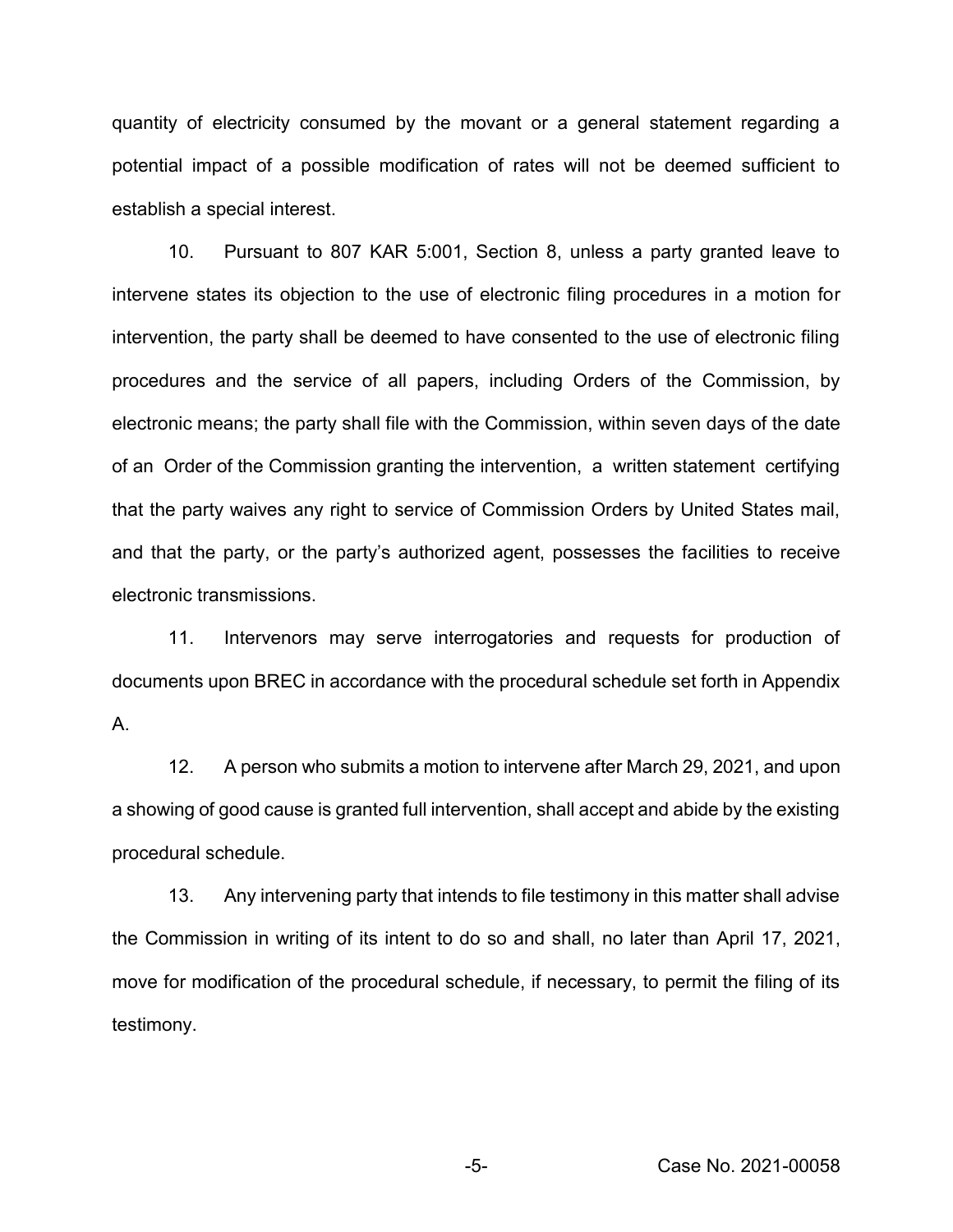14. Motions for extensions of time shall be made in writing and will be granted only upon a showing of good cause.

15. All documents that BREC filed with the Commission pursuant to 807 KAR 5:056, Sections 1(7) and 1(9), for the period under review are incorporated by reference into the record of this proceeding.

16. The records of Case Nos. 2019-00231,<sup>1</sup> 2020-00009,<sup>2</sup> and 2020-00250<sup>3</sup> are incorporated by reference into this proceeding.

## [REMAINDER OF PAGE INTENTIONALLY LEFT BLANK]

 <sup>1</sup> Case No. 2019-00231, *An Electronic Examination of the Application of the Fuel Adjustment Clause of Big Rivers Electric Corporation from November 1, 2018 Through April 30, 2019* (Ky. PSC Feb. 4, 2020).

<sup>2</sup> Case No. 2020-00009, *An Electronic Examination of the Application of the Fuel Adjustment Clause of Big Rivers Electric Corporation from May 1, 2019 Through October 31, 2019* (Ky. PSC May 12, 2020).

<sup>3</sup> Case No. 2020-00250, *An Electronic Examination of the Application of the Fuel Adjustment Clause of Big Rivers Electric Corporation from November 1, 2019 Through April 30, 2020* (Ky. PSC Dec. 3, 2020).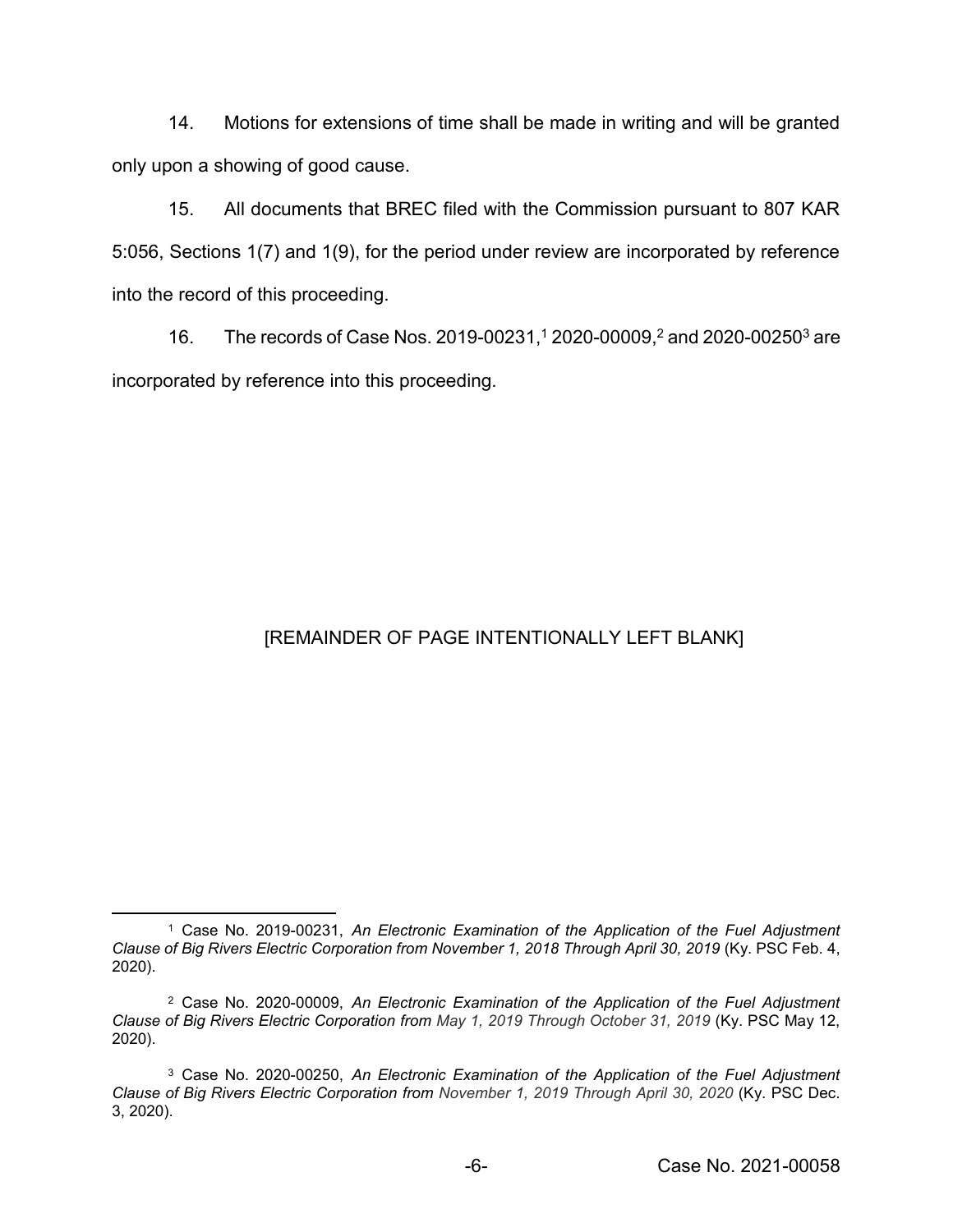By the Commission



ATTEST:

 $\bigwedge \bigvee$   $\searrow$  for

**Executive Director** 

Case No. 2021-00058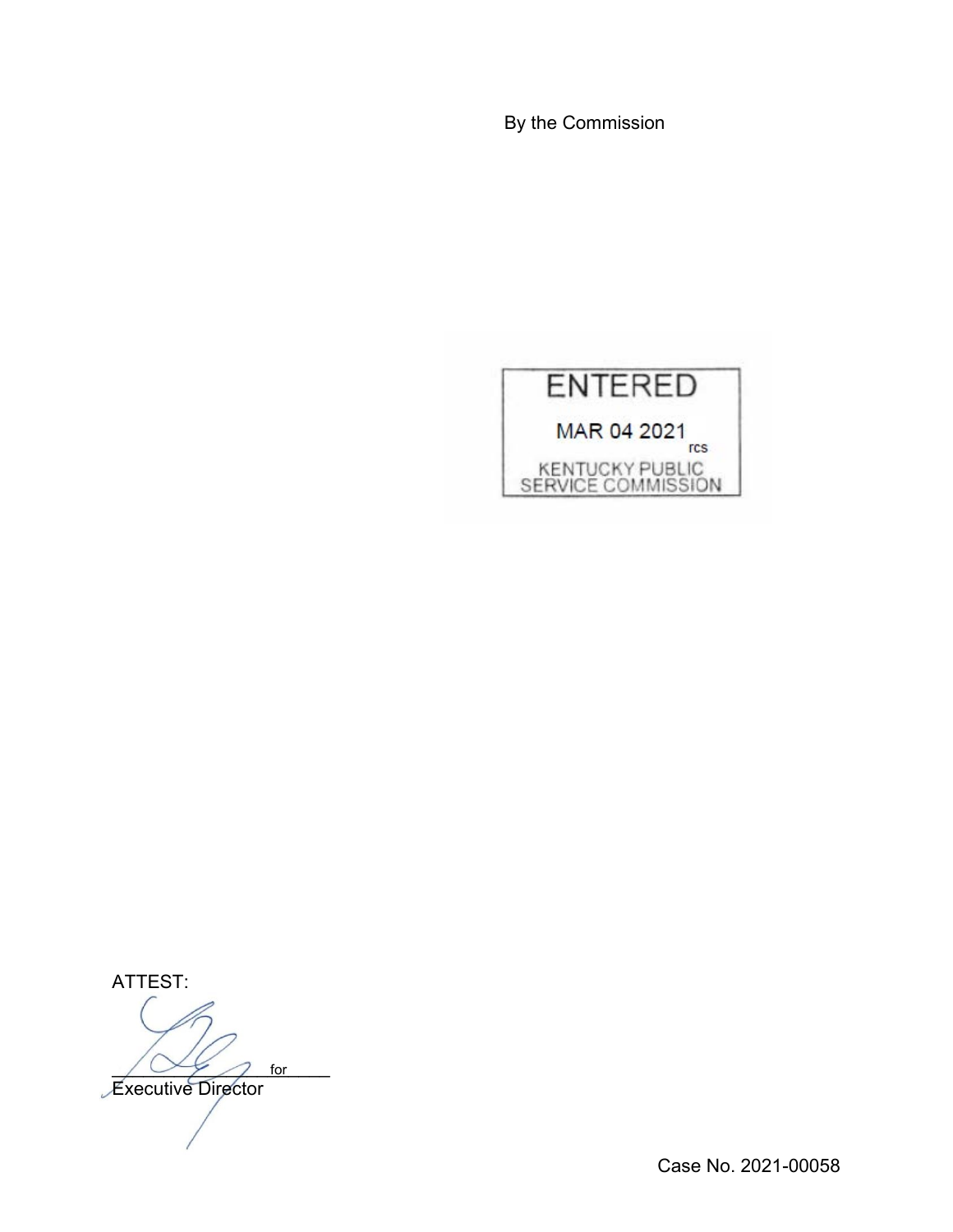# APPENDIX A

## APPENDIX TO AN ORDER OF THE KENTUCKY PUBLIC SERVICE COMMISSION IN CASE NO. 2021-00058 DATED MAR 04 2021

| BREC shall file with the Commission the direct testimony<br>of its witnesses in verified prepared form and the responses to<br>requests for information set forth in Appendix B no later than 03/22/2021 |  |
|----------------------------------------------------------------------------------------------------------------------------------------------------------------------------------------------------------|--|
|                                                                                                                                                                                                          |  |
| Intervenors and Commission Staff may serve interrogatories and<br>requests for production of documents upon BREC no                                                                                      |  |
| BREC shall file with the Commission responses to<br>interrogatories and requests for production of documents no                                                                                          |  |
|                                                                                                                                                                                                          |  |
| Public Hearing is to begin at 9 a.m., Eastern Daylight Time,<br>in the Richard Raff Hearing Room at the offices of the Public<br>Service Commission at 211 Sower Boulevard, Frankfort, Kentucky,         |  |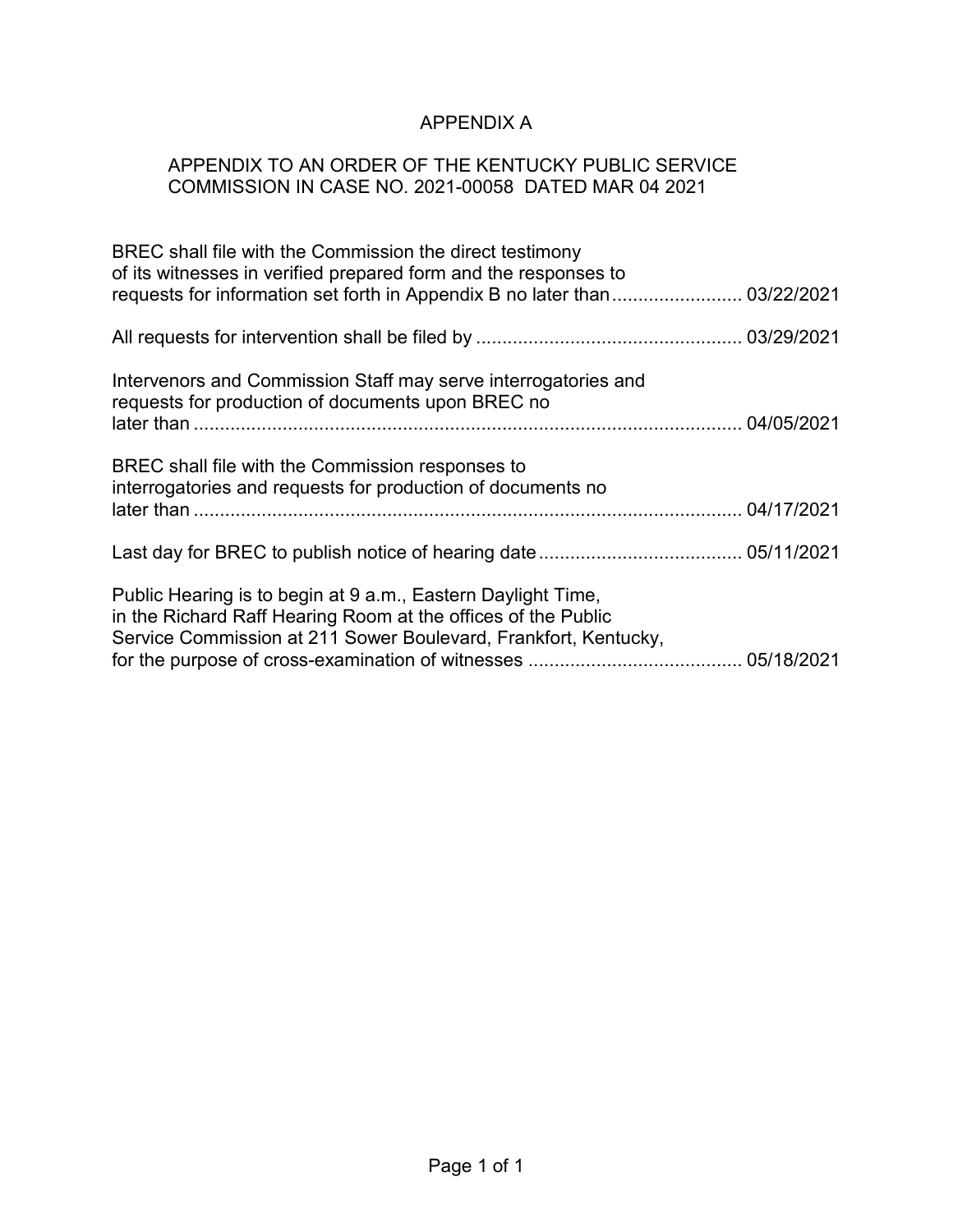## APPENDIX B

## APPENDIX TO AN ORDER OF THE KENTUCKY PUBLIC SERVICE COMMISSION IN CASE NO. 2021-00058 DATED MAR 04 2021

1. For the period from May 1, 2020, to October 31, 2020 (the last six months of the period under review), provide the amount of coal purchased in tons and the percentage of purchases that were spot versus contract.

2. For the last six months of the period under review, list each coal purchase made under a long-term contract (one year or greater). For each purchase, list:

- a. Contract or purchase order number;
- b. The supplier's name;
- c. The location(s) of production facilities from which the coal is sourced;
- d. The method of delivery, (i.e., barge, truck, rail, other);
- e. The actual quantity received during the review period; and
- f. Current price paid per ton.

3. a. As of the last day of the review period, state the coal inventory level in tons and in number of days' supply. Provide this information by generating station and in the aggregate.

b. Describe the criteria used to determine the number of days' supply.

c. State the target coal inventory level for each generating station and for the total system.

d. If actual coal inventory exceeds the target inventory by ten days' supply, state the reasons for the excessive inventory.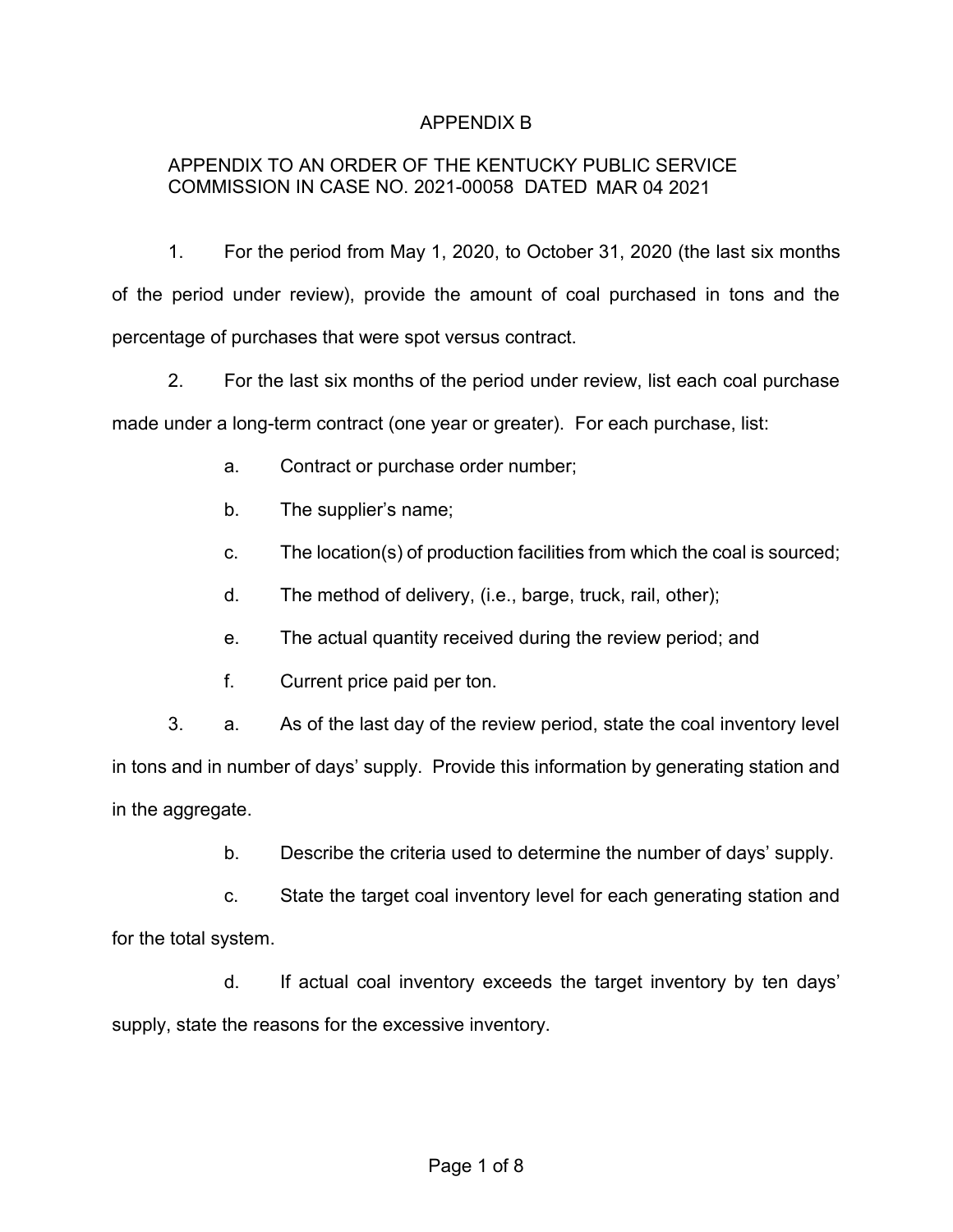e. (1) State whether any significant changes in the current coal inventory target are expected within the next 12 months.

(2) If so, state the expected change and the reasons for this change.

4. List each written coal-supply solicitation issued during the last six months of the period under review.

a. For each solicitation, provide the date of the solicitation, the type of solicitation (contract or spot), the quantities solicited, a general description of the quality of coal solicited, the period over which deliveries were requested, and the generating unit(s) for which the coal was intended.

b. For each solicitation, state the number of vendors to whom the solicitation was sent, the number of vendors who responded, and the selected vendor(s). Provide the bid tabulation sheet or corresponding document that ranks the proposals. (This document shall identify all vendors who made offers.) State the reasons for each selection. For each lowest-cost bid not selected, explain why the bid was not selected.

5. List each oral coal-supply solicitation issued during the last six months of the period under review.

a. For each solicitation, state why the solicitation was not written, the date(s) of the solicitation, the quantities solicited, a general description of the quality of coal solicited, the period over which deliveries were requested, and the generating unit(s) for which the coal was intended.

b. For each solicitation, identify all vendors solicited and the vendor(s) selected. Provide the bid tabulation sheet or other document that ranks the proposals.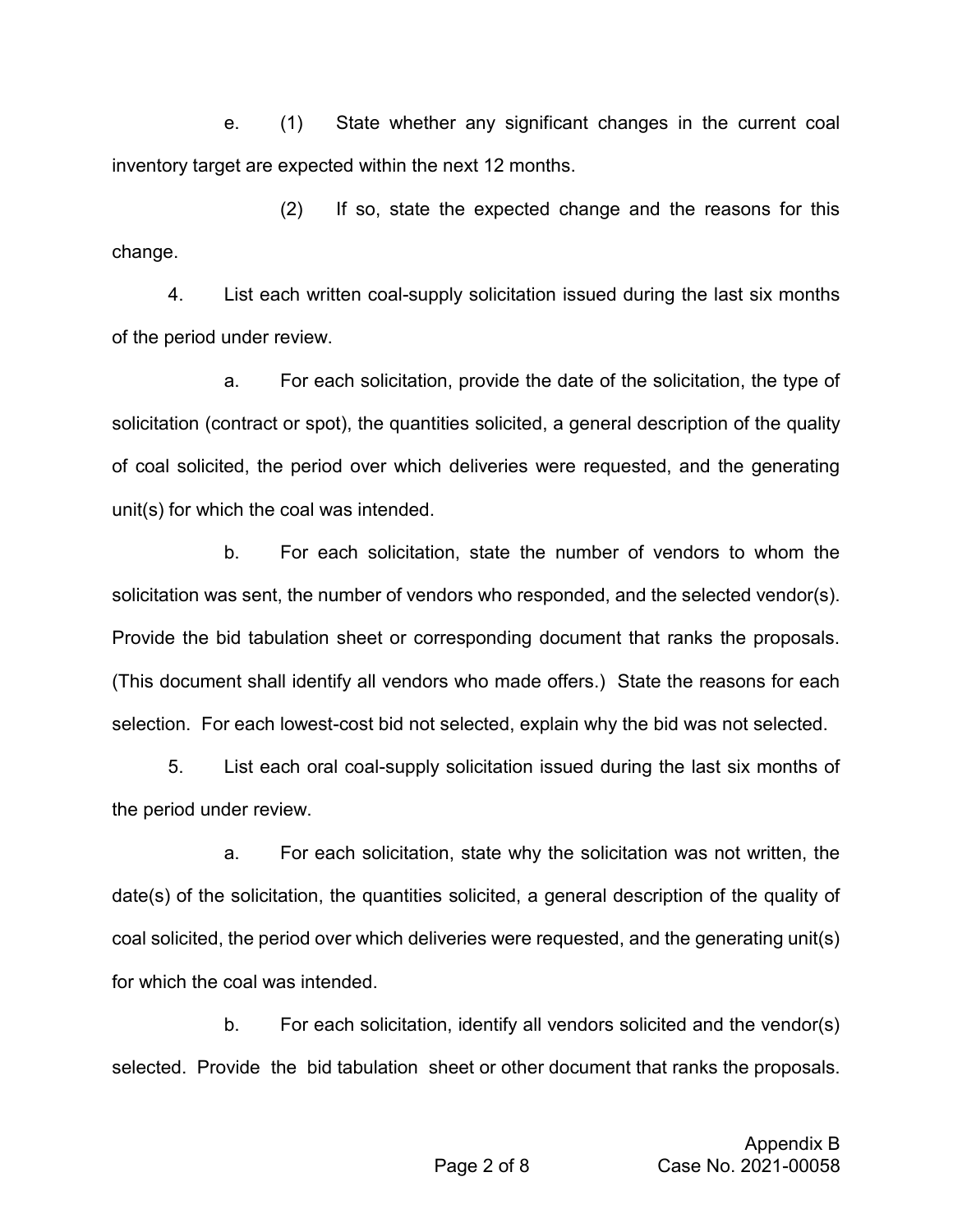(This document shall identify all vendors who made offers.) State the reasons for each selection. For each lowest-cost bid not selected, explain why the bid was not selected.

6. For the last six months of the period under review, list each vendor from whom natural gas was purchased for generation and the quantities and the nature of each purchase (i.e., spot or contract). Provide the percentage of purchases that were spot versus contract.

7. For the last six months of the period under review, state whether there were any instances in which a natural gas generating unit could not be operated when it otherwise would have run, due to pipeline constraints or natural gas being unavailable.

8. State whether there have been any changes to hedging activities for coal or natural gas purchases used for generation since the previous FAC review proceeding. If so, describe the changes in detail.

9. a. State whether BREC has audited any of its fuel or transportation contracts during the last six months of the period under review.

b. If so, for each audited contract:

- (1) Identify the contract;
- (2) Identify the auditor; and

(3) State the results of the audit and describe the actions that BREC took as a result of the audit.

10. a. State whether BREC is currently involved in any litigation with its current or former fuel suppliers or transportation vendors.

- b. If yes, for each litigation:
	- (1) Identify the supplier or vendor;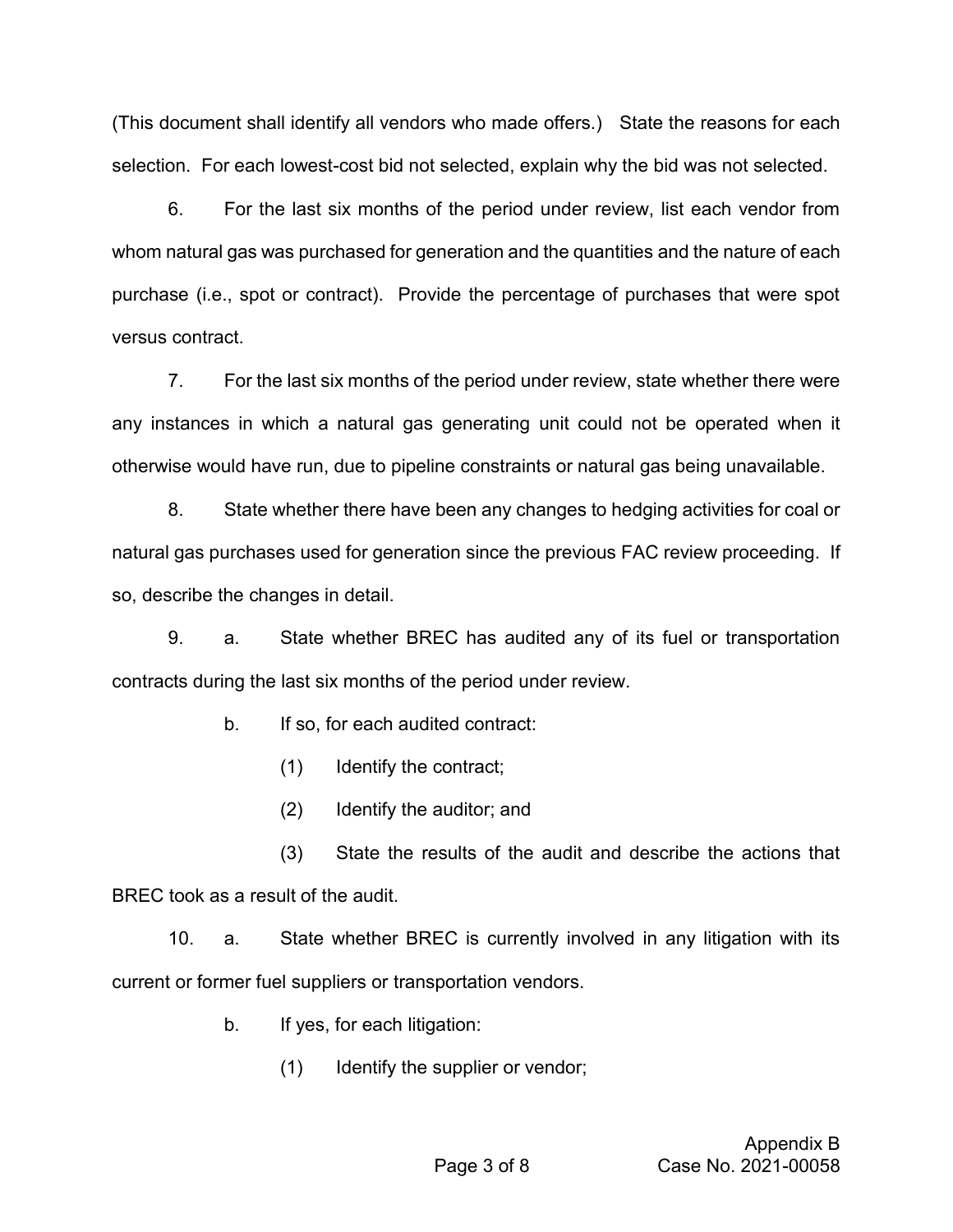- (2) Identify the contract involved;
- (3) State the potential liability or recovery to BREC;
- (4) List the issues presented; and

(5) Provide a copy of the complaint or other legal pleading that initiated the litigation and any answers or counterclaims. If a copy has previously been filed with the Commission, provide the date on which it was filed and the case in which it was filed.

c. State the current status of all litigation with suppliers or vendors.

11. a. For the last six months of the period under review, state whether there have been any changes to BREC's written policies and procedures regarding its fuel procurement.

- b. If yes:
	- (1) Describe the changes;
	- (2) Provide the written policies and procedures as changed;
	- (3) State the date(s) the changes were made; and
	- (4) Explain why the changes were made.

c. If no, provide the date BREC's current fuel procurement policies and procedures were last changed, when they were last provided to the Commission, and identify the proceeding in which they were provided.

12. For the last six months of the period under review and for the years 2021 and 2022, list all firm power commitments for BREC for (a) purchases and (b) sales. This list shall identify the electric utility, the amount of commitment in MW, and the purpose of the commitment (i.e., peaking, emergency).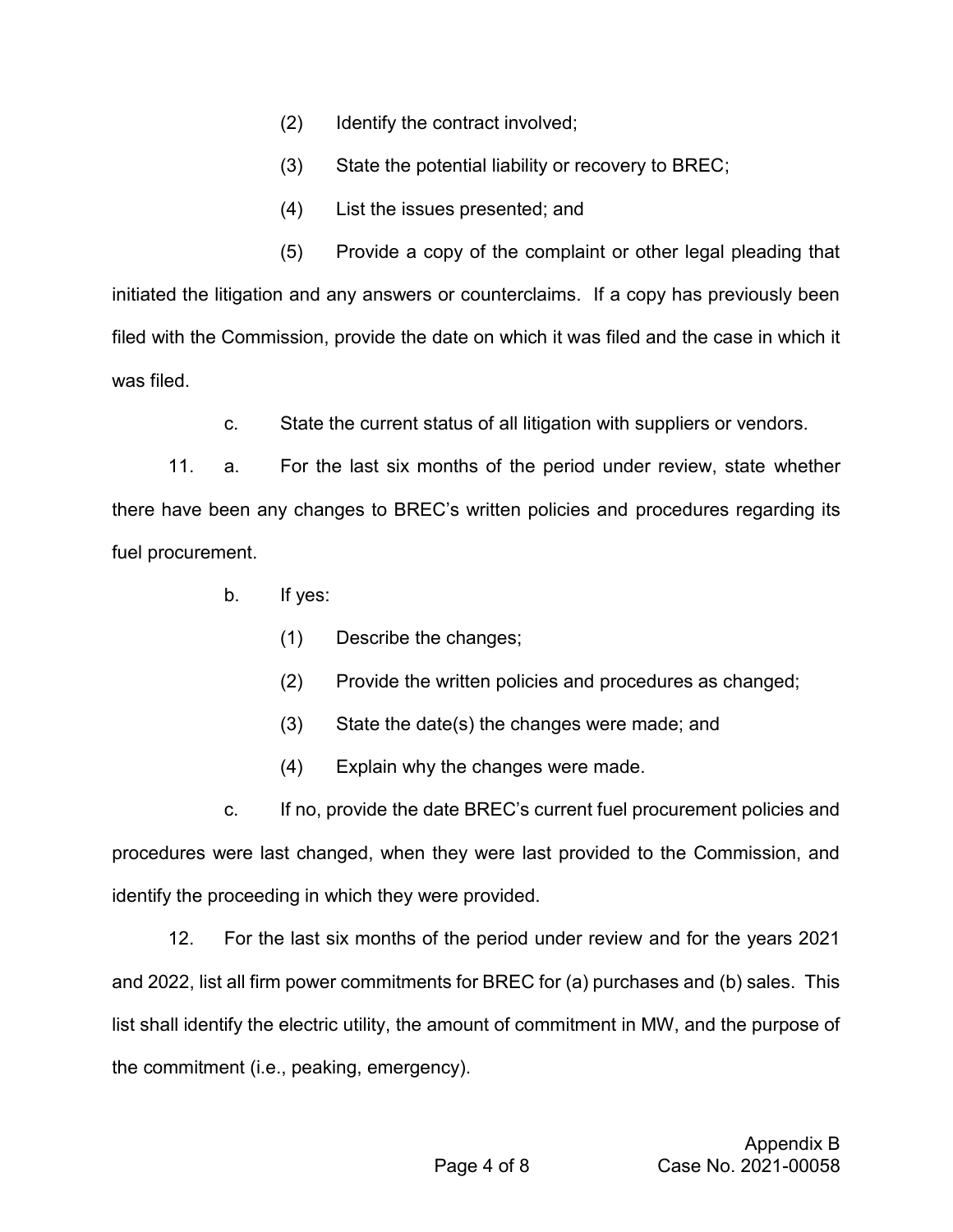13. Provide a monthly billing summary of sales to all electric utilities for the last six months of the period under review.

14. Describe the effect on the FAC calculation of line losses related to:

a. Intersystem sales when using a third-party transmission system, and

b. Intersystem sales when not using a third-party transmission system.

15. Provide a list, in chronological order, showing by unit, any scheduled, actual, and forced outages between for the last six months of the period under review. Provide a key for any information that is abbreviated.

16. For the last six months of the period under review, provide the monthly capacity factor at which each generating unit operated.

17. a. For the last six months of the period under review, explain whether BREC made any changes to its maintenance and operation practices, or completed any specific generation efficiency improvements that affect fuel usage at BREC's generation **facilities** 

b. Describe the impact of these changes on BREC's fuel usage.

18. State whether BREC is aware of any violations of its policies and procedures regarding fuel procurement that occurred prior to or during the last six months of the period under review.

19. State whether BREC is aware of any violations of 807 KAR 5:056 that occurred prior to or during the last six months of the period under review.

20. State whether all fuel contracts related to commodity and transportation have been filed with the Commission. If any contracts have not been filed, explain why they have not been filed and provide a copy.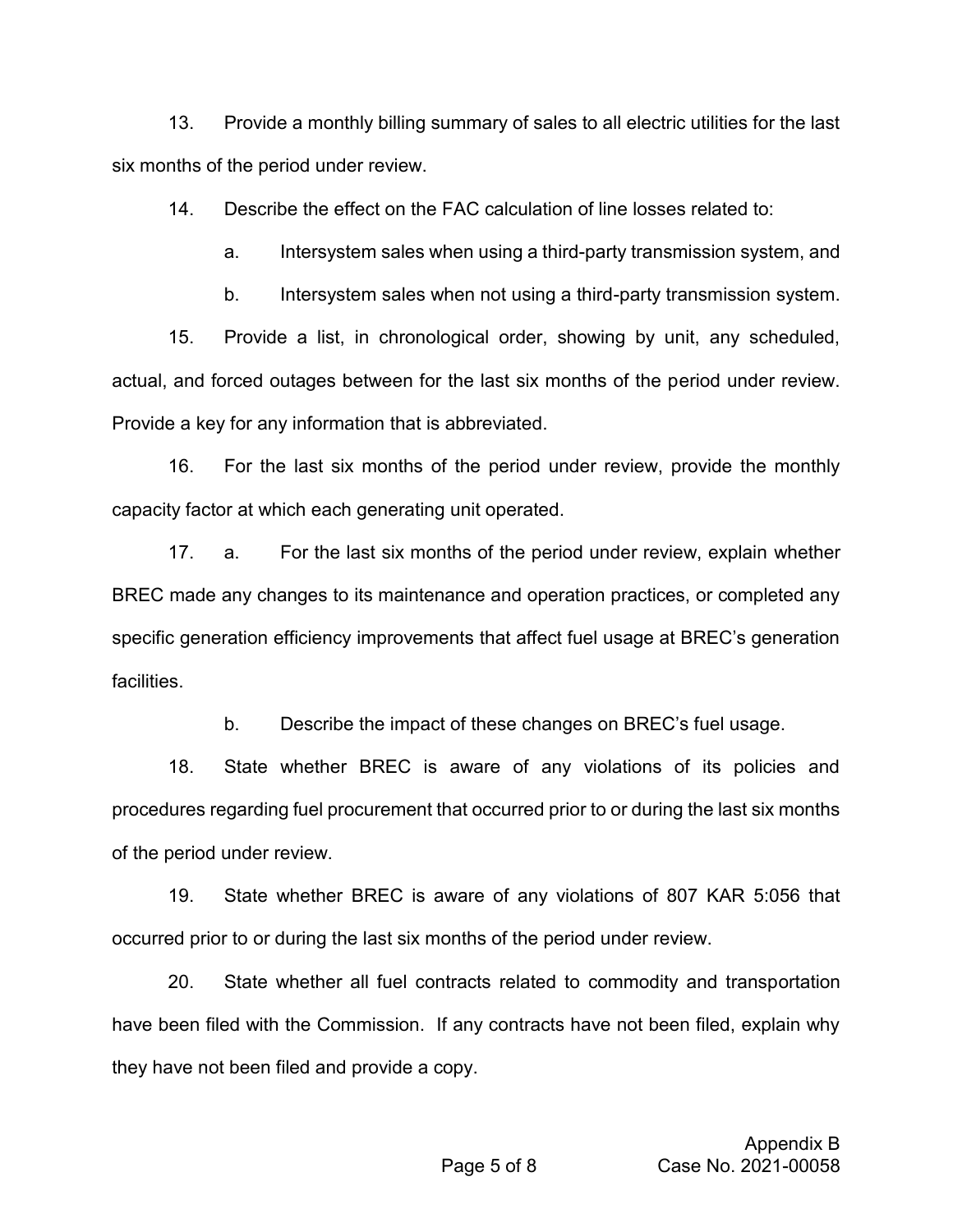21. For each generating station, state the methods of coal delivery currently available.

22. If a change in the base fuel cost is proposed, state the month to be used as the base period (b). If the base period results in a fuel cost other than one representative of current costs as prescribed by 807 KAR 5:056, Section 1(2), explain why this base period was selected. If no change is proposed, include an explanation of the reason(s) BREC believes the current base period fuel cost should remain unchanged.

23. Provide a calculation of the fossil fuel costs F(b) that BREC proposes to use to calculate the base period fuel cost. This calculation shall show each component of F(b) as defined by 807 KAR 5:056. Explain why the fuel cost in the selected base period is representative of the level of fuel cost currently being experienced by BREC.

24. Provide a schedule showing each component of sales as defined by 807 KAR 5:056 in the selected base period (b). Explain why BREC believes that the sales in the selected base period (b) are representative of the level of kWh sales that BREC will derive from the level of fuel cost incurred during the selected base period (b).

a. Separately provide the amounts of power purchases used in the calculation of sales provided.

b. Separately provide the amounts of intersystem power sales used in the calculation of sales provided.

25. Provide a schedule showing the calculation of BREC's proposed increase or decrease in its base fuel cost per kWh to be incorporated into its base rate.

26. Provide a schedule of the present and proposed rates that BREC seeks to change pursuant to 807 KAR 5:056, shown in comparative form.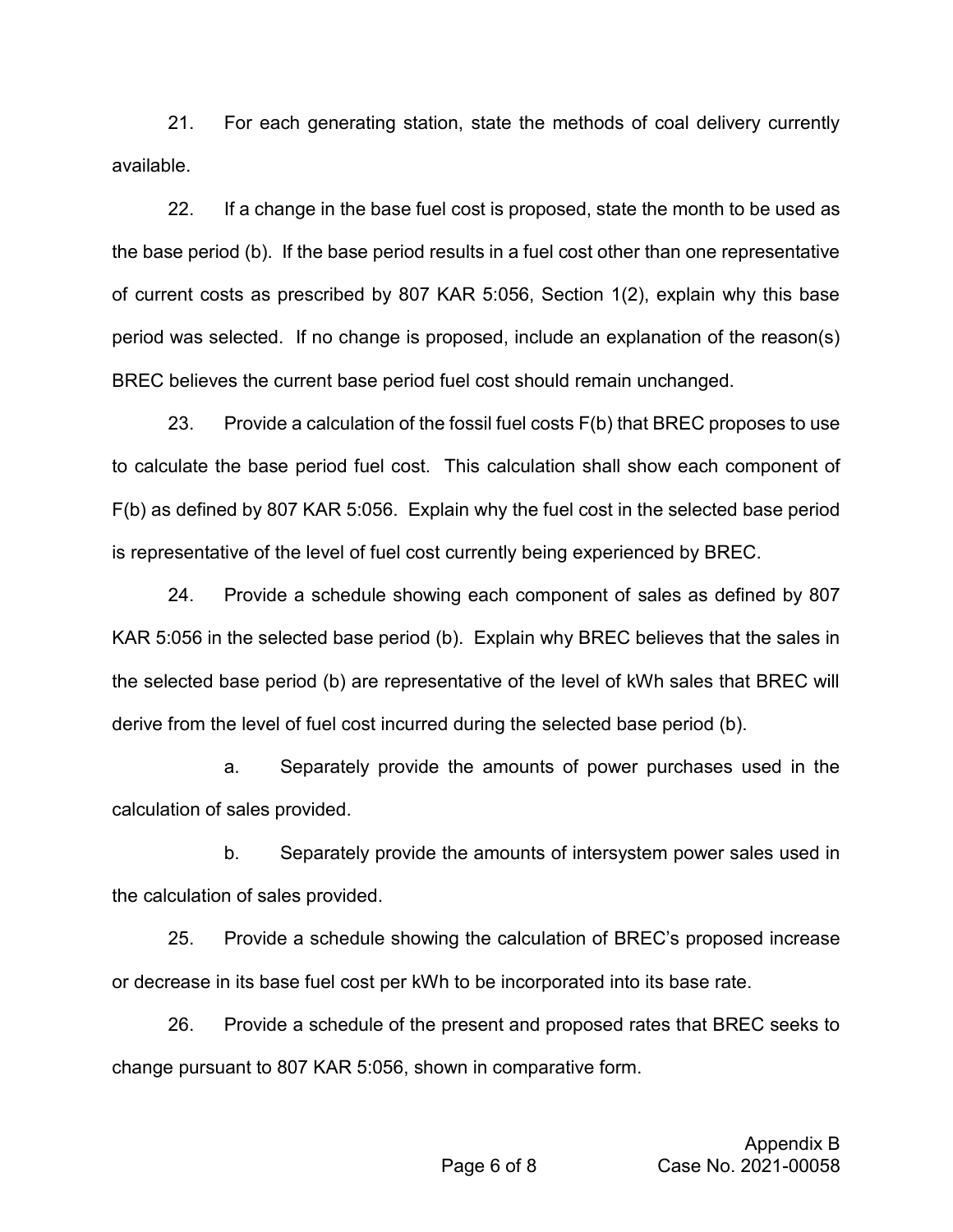27. Provide a copy of the current tariff showing by cross-outs and inserts all proposed changes in rates.

28. For the years ending October 31, 2019, and October 31, 2020, provide:

a. Maximum annual system demand; and

b. Average annual demand.

29. a. Provide a schedule of the calculation of the 12-month average line loss by month for November 2018 through October 2020.

b. Describe the actions that BREC has taken to reduce line loss during this period.

30. Provide the most recent projected fuel requirements for the years 2021 and 2022 in tons for coal, MMBtu for natural gas, and dollars.

31. Provide the most recent sales projections for the years 2021 and 2022 in kWh and dollars.

32. Provide the planned maintenance schedule for each of the generating units for the years 2021 and 2022.

33. Identify any issues that could affect fuel costs for the two-year period that remain unresolved or unsettled. Include in the response any issues related to billings from a regional transmission operator. Consider this a continuing request to inform the Commission if BREC becomes aware of any issues during the course of this proceeding.

34. Provide the number of BREC's coal purchase contracts that included transportation costs and those that did not from November 1, 2018, through October 31, 2020.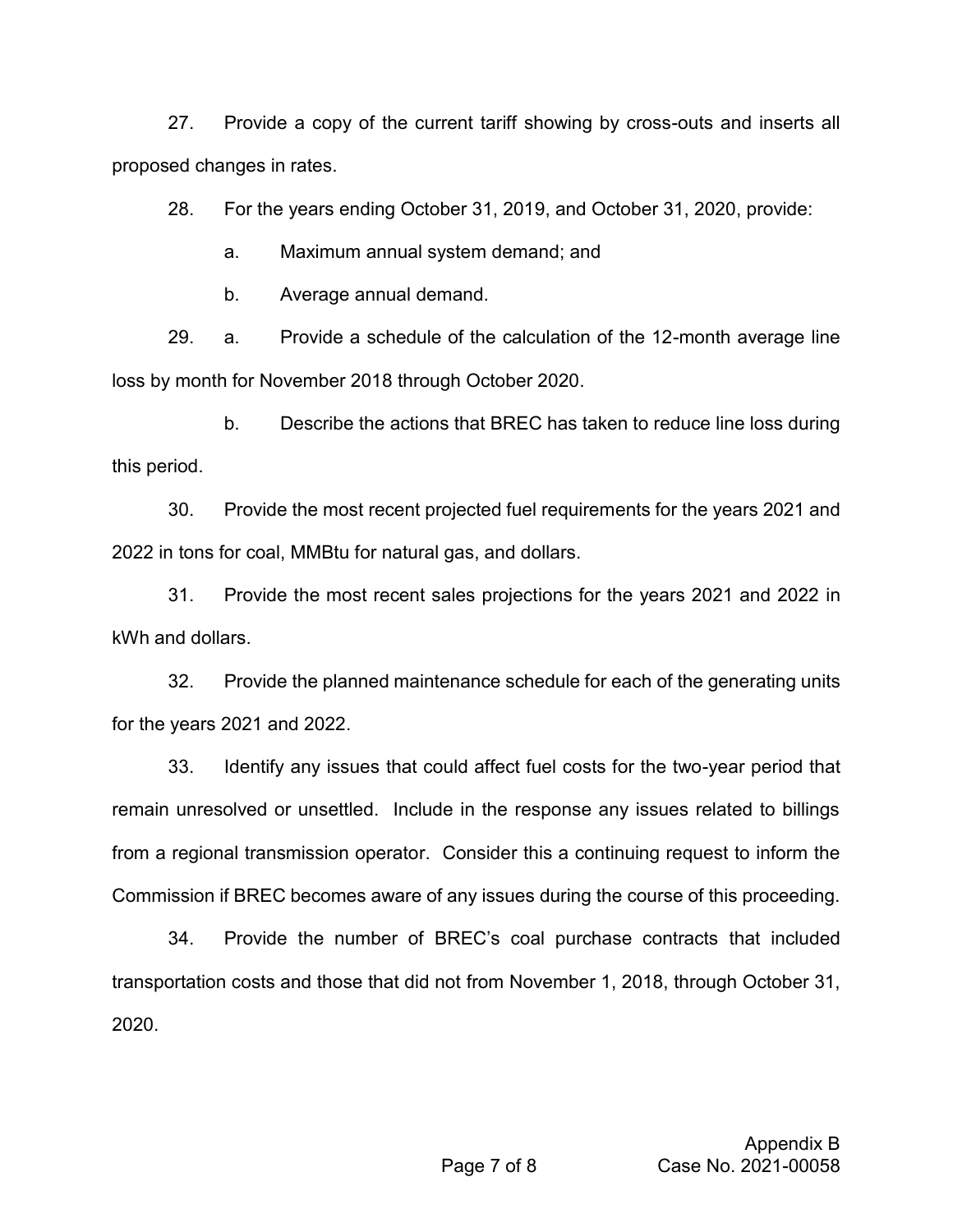a. Explain how it is determined whether transportation costs will be included in the coal purchase contract.

b. When transportation is contracted for separately from the coal contract, explain whether EKPC issues requests for proposals (RFP) for this service.

(1) If yes, state how often this occurs, how many vendors are included in the RFP, and how is it determined which vendors will receive the RFP.

(2) State whether BREC uses or contracts with any related parties far transportation of its coal purchases. If yes, provide the name of the related party and nature of the relationship, the period of time it has contracted with the party and copies of any contracts with the related party if not previously filed with the Commission.

c. Explain in detail BREC's policies and procedures for entering into transportation contracts.